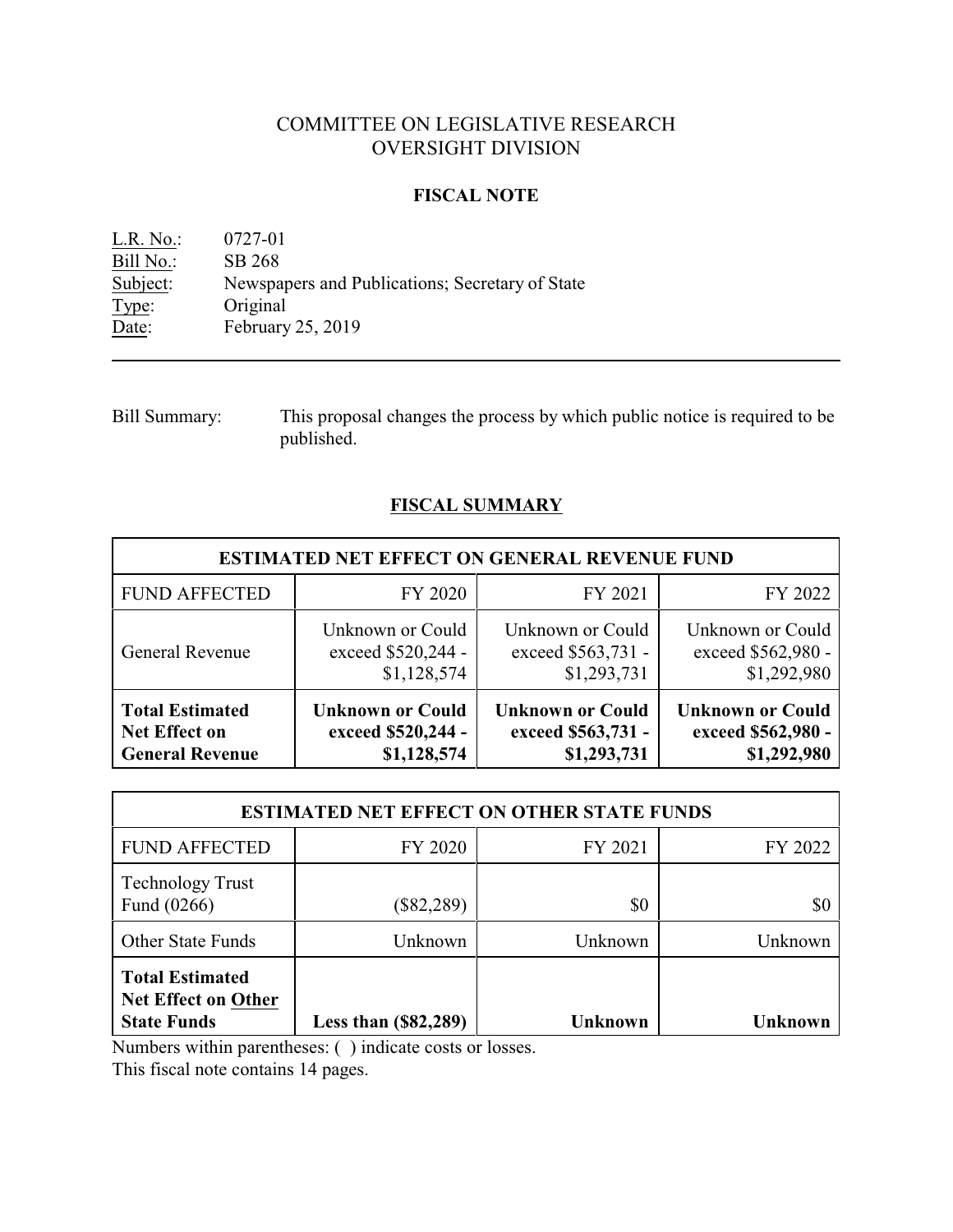| <b>ESTIMATED NET EFFECT ON FEDERAL FUNDS</b>                        |         |         |         |  |  |
|---------------------------------------------------------------------|---------|---------|---------|--|--|
| <b>FUND AFFECTED</b>                                                | FY 2020 | FY 2021 | FY 2022 |  |  |
|                                                                     |         |         |         |  |  |
|                                                                     |         |         |         |  |  |
| <b>Total Estimated</b><br>Net Effect on All<br><b>Federal Funds</b> | \$0     | \$0     |         |  |  |

|                                                              | <b>ESTIMATED NET EFFECT ON FULL TIME EQUIVALENT (FTE)</b> |         |         |
|--------------------------------------------------------------|-----------------------------------------------------------|---------|---------|
| <b>FUND AFFECTED</b>                                         | FY 2020                                                   | FY 2021 | FY 2022 |
| <b>General Revenue</b>                                       | 2 FTE                                                     | 2 FTE   | 2 FTE   |
|                                                              |                                                           |         |         |
| <b>Total Estimated</b><br><b>Net Effect on</b><br><b>FTE</b> | 2 FTE                                                     | 2 FTE   | 2 FTE   |

 $\Box$  Estimated Net Effect (expenditures or reduced revenues) expected to exceed \$100,000 in any of the three fiscal years after implementation of the act.

| <b>ESTIMATED NET EFFECT ON LOCAL FUNDS</b> |                                  |                                  |                           |  |  |
|--------------------------------------------|----------------------------------|----------------------------------|---------------------------|--|--|
| <b>FUND AFFECTED</b>                       | FY 2020                          | FY 2021                          | FY 2022                   |  |  |
| <b>Local Government</b>                    | <b>Could exceed</b><br>\$107,065 | <b>Could exceed</b><br>\$107,065 | Could exceed<br>\$107,065 |  |  |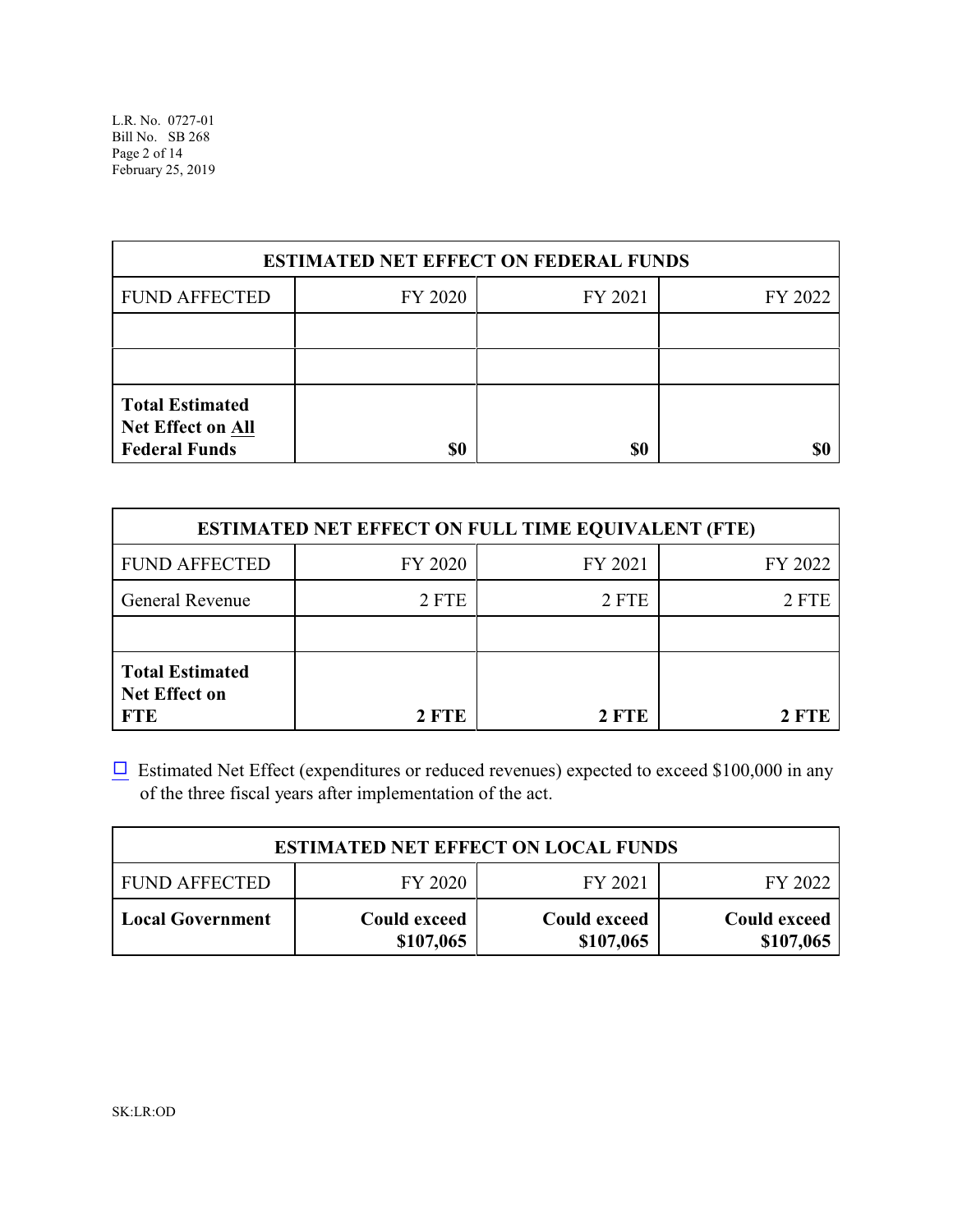L.R. No. 0727-01 Bill No. SB 268 Page 3 of 14 February 25, 2019

### **FISCAL ANALYSIS**

### ASSUMPTION

Officials from the **Office of the Secretary of State (SOS)** assume the proposal would require the SOS to develop a web page to allow the electronic submission and publication of legally required notices. The Information Technology Division estimates these costs at \$82,289.40 in FY20.

The table below includes the breakdown of the initial development:

|                          |    |    | Hrs / week Total weeks Cost per hour Total Hours Total Cost |     |             |
|--------------------------|----|----|-------------------------------------------------------------|-----|-------------|
| BA                       | 30 | 20 | \$34.32                                                     | 780 | \$20,592.00 |
| App Dev                  | 30 | 18 | \$44.10                                                     | 780 | \$23,814.00 |
| Database                 | 30 | 18 | \$43.21                                                     | 780 | \$23,333.40 |
| <b>PM</b>                | 15 | 20 | \$48.50                                                     | 390 | \$14,550.00 |
| <b>Development Total</b> |    |    |                                                             |     | \$82,289.40 |

The Publications Division will require 2 additional FTEs to process deposits, customer inquiries/requests and the queue of electronic signatures at an initial salary of \$30,000 for a Graphics Arts Specialist II and \$27,000 for a Administrative Aide I. Costs for supplies necessary to process customer requests are unknown at this time. This will be a total cost which could exceed \$82,993 in FY 2020, \$100,336 in FY 2021, and \$101,087 in FY 2022.

Paid legal notice postings are estimated to average between 100 and 300 per day, at \$10 per posting, 365 days per year. This will result in SOS collecting revenue of \$304,170 - \$912,500 in FY 2020, \$365,000 - \$1,095,000 in FY 2021, and \$365,000 - \$1,095,000 in FY 2022.

**Oversight** notes that SOS was unable to provide source data for the estimate of number of legal notices averaging between 100 to 300 per day. Oversight is unable to verify the estimates provided by SOS in regards to the amount of legal notices posted. Therefore, Oversight will reflect range provided by SOS or Unknown.

Also, **SOS** assumes many bills considered by the General Assembly include provisions allowing or requiring agencies to submit rules and regulations to implement the act. The SOS is provided with core funding to handle a certain amount of normal activity resulting from each year's legislative session. The fiscal impact for this fiscal note to the SOS for Administrative Rules is less than \$5,000. The SOS recognizes that this is a small amount and does not expect that additional funding would be required to meet these costs. However, the SOS also recognizes that

SK:LR:OD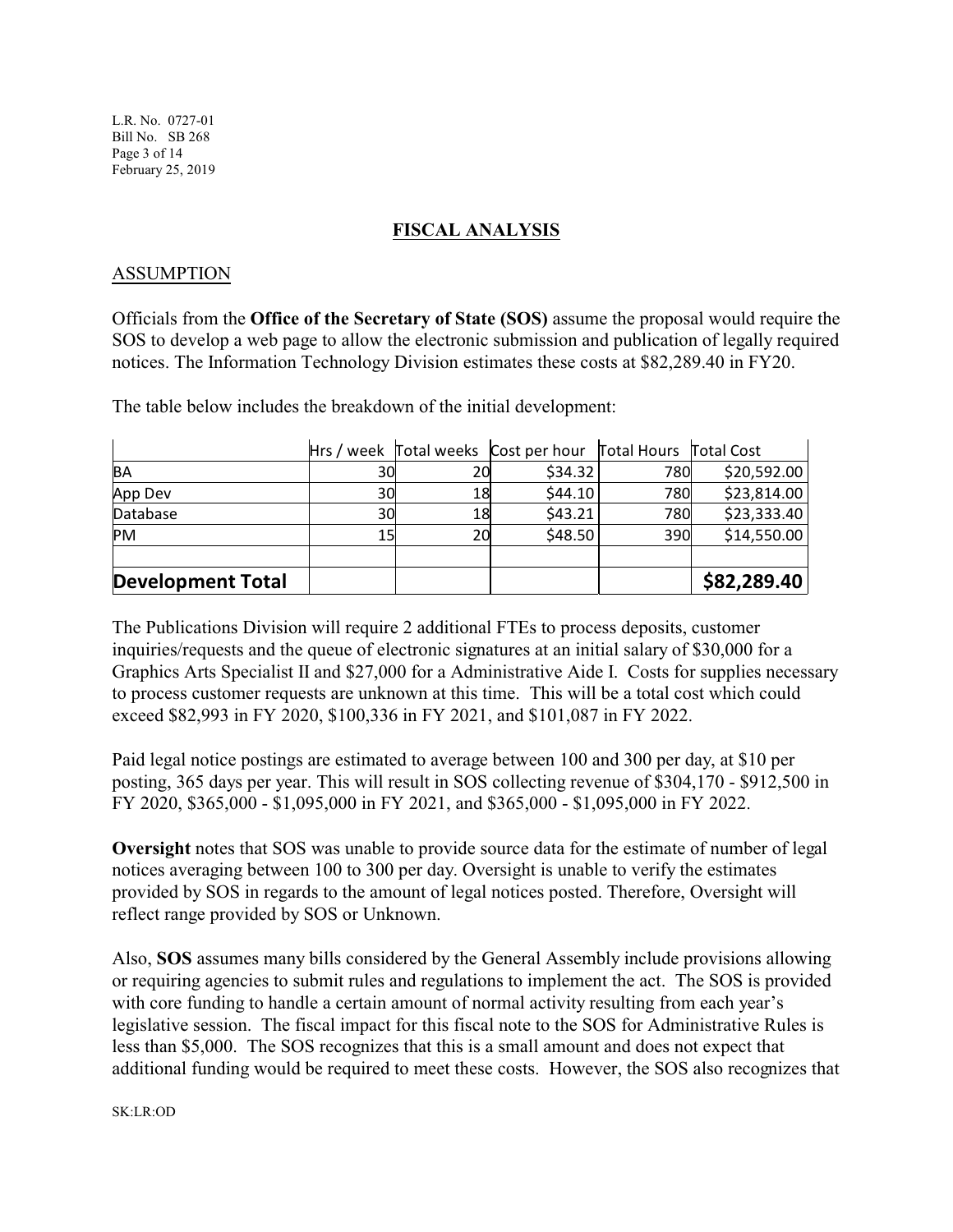L.R. No. 0727-01 Bill No. SB 268 Page 4 of 14 February 25, 2019

### ASSUMPTION (continued)

many such bills may be passed by the General Assembly in a given year and that collectively the costs may be in excess of what the office can sustain with the core budget. Therefore, the SOS reserves the right to request funding for the cost of supporting administrative rules requirements should the need arise based on a review of the finally approved bills signed by the governor.

**Oversight** assumes the SOS could absorb the costs of printing and distributing regulations related to this proposal. If multiple bills pass which require the printing and distribution of regulations at substantial costs, the SOS could require additional resources.

### Officials from the **Office of Administration-Facilities, Management Design and**

**Construction (FMDC)** assume if this legislation is enacted in conjunction with the dissolution of FMDC's current non-statutory agreement to obtain newspaper advertising through the Missouri Press clearing house, then FMDC's current website could be used to fulfill the advertising requirement. As a result, FMDC would experience average annual cost avoidance of \$59,765 (yearly average over the last ten years). Also there be will efficiency increases and time savings in processing and awarding contracts and a reduction in paperwork.

Officials from the **Office of Administration-Purchasing** assume this legislation proposes that OA-Purchasing would no longer be required to advertise its formal procurements in two daily newspapers. In FY18 OA-Purchasing spent \$7,504 on newspaper advertising, the FY19 to date (1/30/2019) amount is \$3,824. We have submitted a negative fiscal impact worksheet to show this.

8.250.3 states "on the front page of the officer or agency's website…". The OA-Division of Purchasing currently posts all bids on our public bid board at https://missouribuys.mo.gov/. Additional resources would be needed to post all bids on the front page of the Office of Administration's website, unless the public bid board on https://missouribuys.mo.gov/ would be sufficient. We estimate that it would take approximately 3 hours per week for our Executive I position to post bids on the front page of OA's website each week. An Executive I position is funded at \$32,150/annually. Three hours a week would cost approximately \$2,600.00

**Oversight** notes that section 23.160, RSMo, defines agency as "...each department and office within the executive branch of government and each identifiable unit thereof...". Oversight assumes the Division of Purchasing is an identifiable unit of the Office of Administration. Therefore continuing to post at https:// missouribuys.mo.gov/ will meet the requirements of SB 268.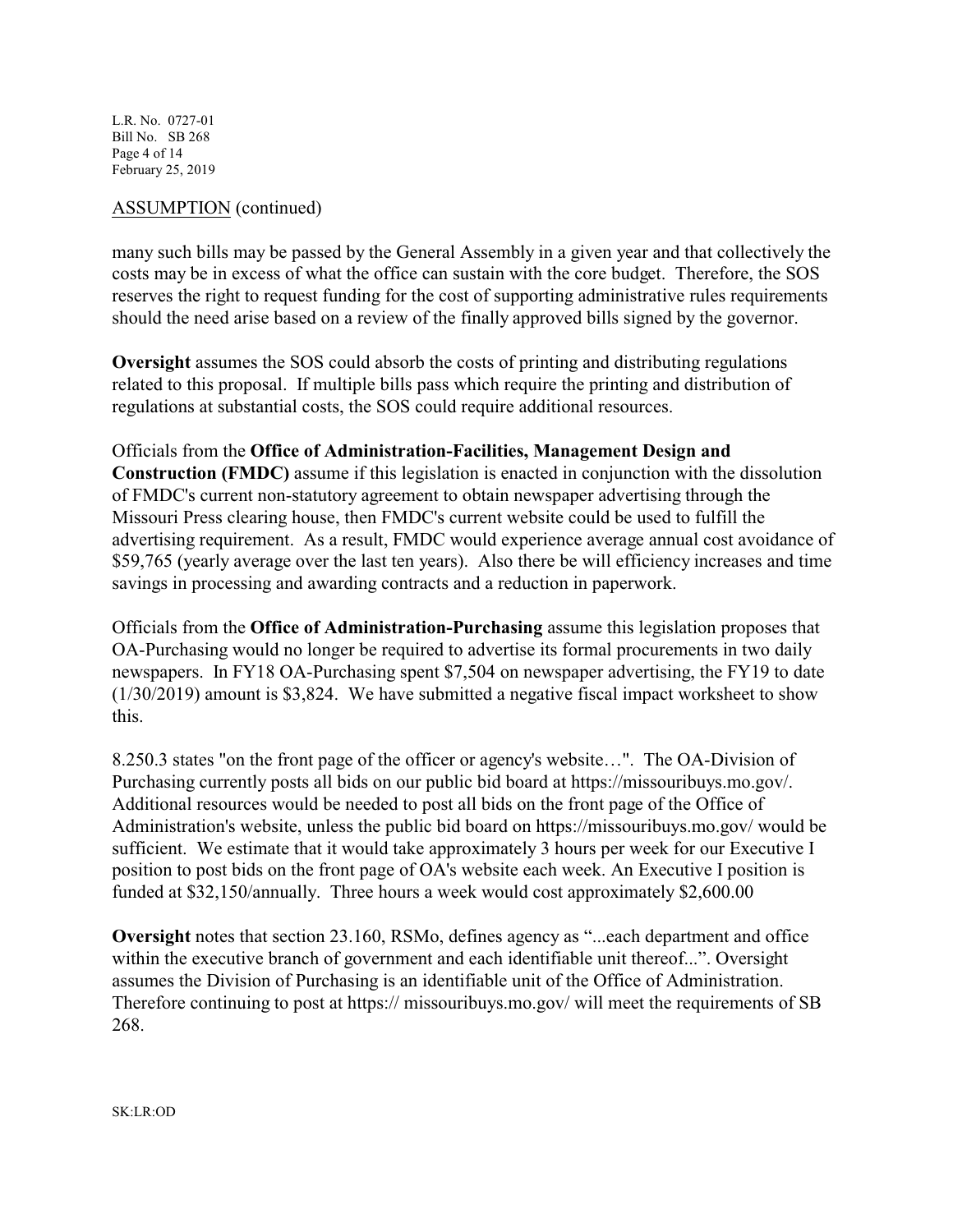L.R. No. 0727-01 Bill No. SB 268 Page 5 of 14 February 25, 2019

### ASSUMPTION (continued)

Officials from the **Office of Administration-Budget and Planning (OA-BAP)** assume the proposal would increase Total State Revenue and the calculation pursuant to Article X, Sec. 18(e) by authorizing SOS to charge a ten dollar fee to publish a legal notice or other publication on the legal notice website that the legislation requires the SOS to create and maintain. OA-BAP defers to SOS for fiscal estimate. There is no direct fiscal impact to OA-BAP.

Officials from the **Office of the State Treasurer (STO)** assume although SB 268 removes the legal requirement for the State Treasurer's Office to advertise abandoned and unclaimed property in newspapers, the STO will still need two ways to let citizens know they have unclaimed and abandoned property. Last year the STO spend \$944,474.03 on advertising in newspaper for unclaimed property through the abandoned fund. They are assuming that they will be able to cut that cost down by \$200,000. The STO estimates that \$744,474.03 will be sufficient amount of money to advertise unclaimed property.

### Officials from the **Department of Labor and Industrial Relations (DOLIR)** state:

### Administrative Cost

This fiscal note requires us to publically post procurement bids online. After discussions with Department of Labor and Industrial Relations (DOLIR) procurement section, they estimated that there are approximately 10 times per year when they would obtain procurement bids. It would require two hours for a Procurement Officer II and .75 hours for a Public Info Coordinator to upload these bids to the internet. The table below reflects the amount of estimated fiscal impact this would have on DOLIR. The Department anticipates being able to absorb these costs. However, until the FY 20 budget is final, the Department cannot identify specific funding sources.

| Section #                     |       |            |          |         |         |         |
|-------------------------------|-------|------------|----------|---------|---------|---------|
| <b>Personal Services</b>      |       |            |          |         |         |         |
| Job Class                     | Range | <b>FTE</b> | Salary   | FY 2020 | FY 2021 | FY 2022 |
| <b>Procurement Officer II</b> |       | 0.00       | \$58,384 | \$507   | \$614   | \$620   |
| Public Info Coordinator       | 6     | 0.00       | \$45,700 | \$397   | \$481   | \$486   |
| <b>Total PS</b>               |       | 0.00       |          | \$904   | \$1,095 | \$1,106 |
| <b>Fringe Benefits</b>        |       |            |          | \$275   | \$334   | \$337   |
| <b>Section Total Cost</b>     |       |            |          | \$1,179 | \$1,429 | \$1,443 |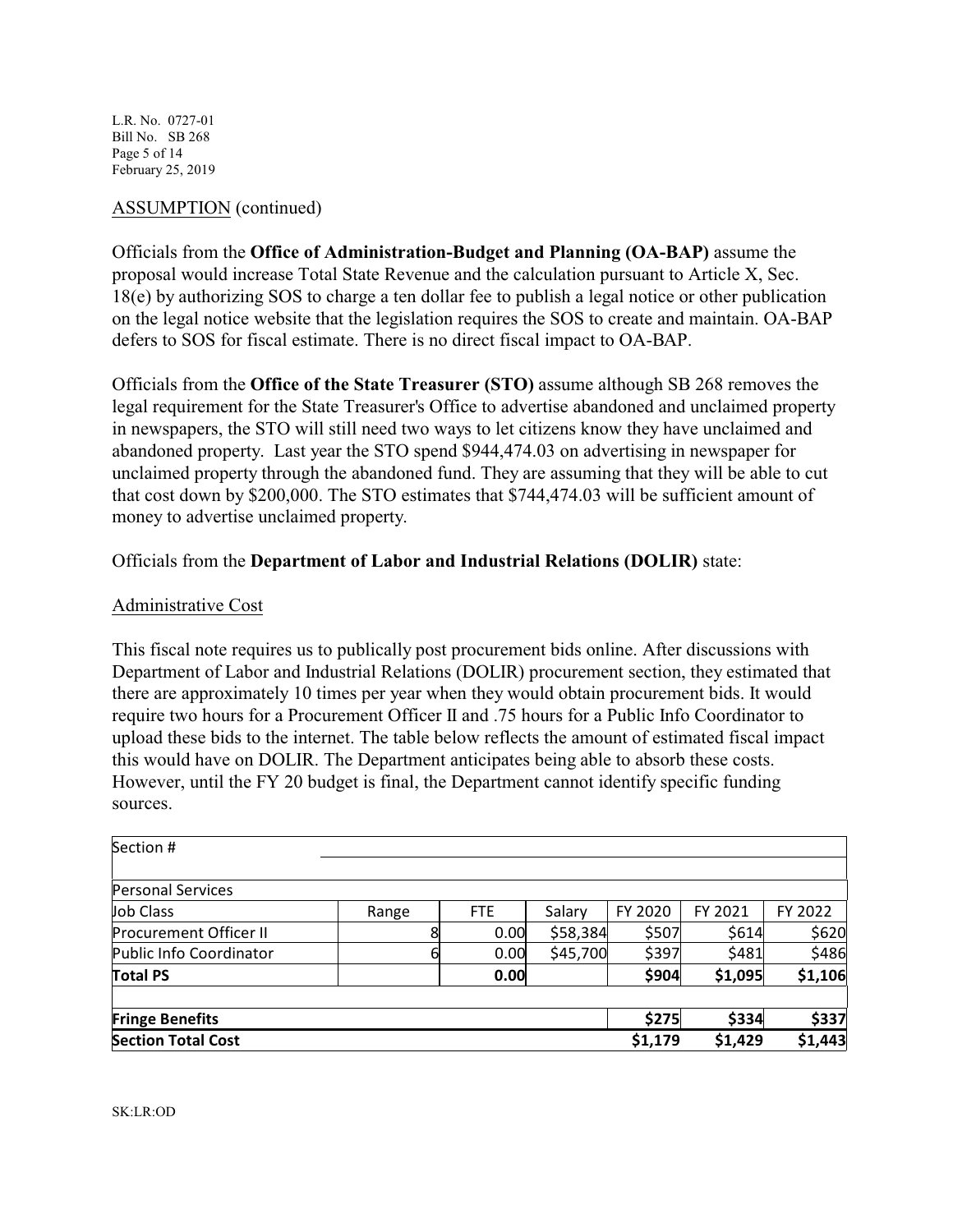L.R. No. 0727-01 Bill No. SB 268 Page 6 of 14 February 25, 2019

### ASSUMPTION (continued)

# ITSD

ITSD will need to setup two accounts for DOLIR Administration to load their bids using the enterprise Box software. DOLIR Administration would require a site established that they could upload bid documents and vendors could upload their responses. Bids documents will be for services or commodities that DOLIR requires. Document size will be an average of 50 to 100 pages.

| <b>ITSD - DOLIR</b>                      |               |     |                          |               |                |                          |         |
|------------------------------------------|---------------|-----|--------------------------|---------------|----------------|--------------------------|---------|
|                                          | <b>SB 268</b> | FN# | 0727-01                  |               |                |                          |         |
| <b>Bill Section(s)</b>                   |               |     |                          |               |                |                          |         |
| <b>Application Name:</b>                 |               |     |                          |               | <b>FY 2020</b> | FY 2021                  | FY 2022 |
| <b>Other Costs:</b>                      |               |     | <b>Cost Per</b>          | <b>Number</b> |                |                          |         |
| 2 Box Accounts - Continuing year cost as |               |     |                          |               |                |                          |         |
| long as they use the box accounts        |               |     | $\overline{\phantom{a}}$ |               | 509            | $\overline{\phantom{a}}$ |         |
| <b>Section Total Other Costs:</b>        |               |     |                          |               | 509            | $\overline{\phantom{0}}$ |         |
| <b>Section Total Expenditures:</b>       |               |     |                          |               | 509            | $\,$                     |         |
|                                          |               |     |                          |               |                |                          |         |
| <b>General Revenue</b>                   |               |     |                          |               |                |                          |         |
| Federal                                  |               |     |                          |               | 509            | ٠                        |         |
| <b>Other</b>                             |               |     |                          |               |                |                          |         |
| <b>Section Funding:</b>                  |               |     |                          |               | 509            | -                        |         |

We will be deferring the ITSD costs associated with this fiscal note to OA-ITSD.

**Oversight** notes that DOLIR anticipates being able to absorb administrative costs. Oversight has no information to the contrary. Therefore , Oversight will reflect a zero cost for DOLIR.

Officials from the **Department of Elementary and Secondary Education** assume the proposal could result in savings each fiscal year approximating \$16,798. The chart below indicates for each fiscal year, expenses incurred by the department to publish notice of public meetings and hearings.

| Fiscal Year |          |
|-------------|----------|
| 2016        | \$13,887 |
| 2017        | \$16,103 |
| 2018        | \$20,403 |
| Total       | \$50,393 |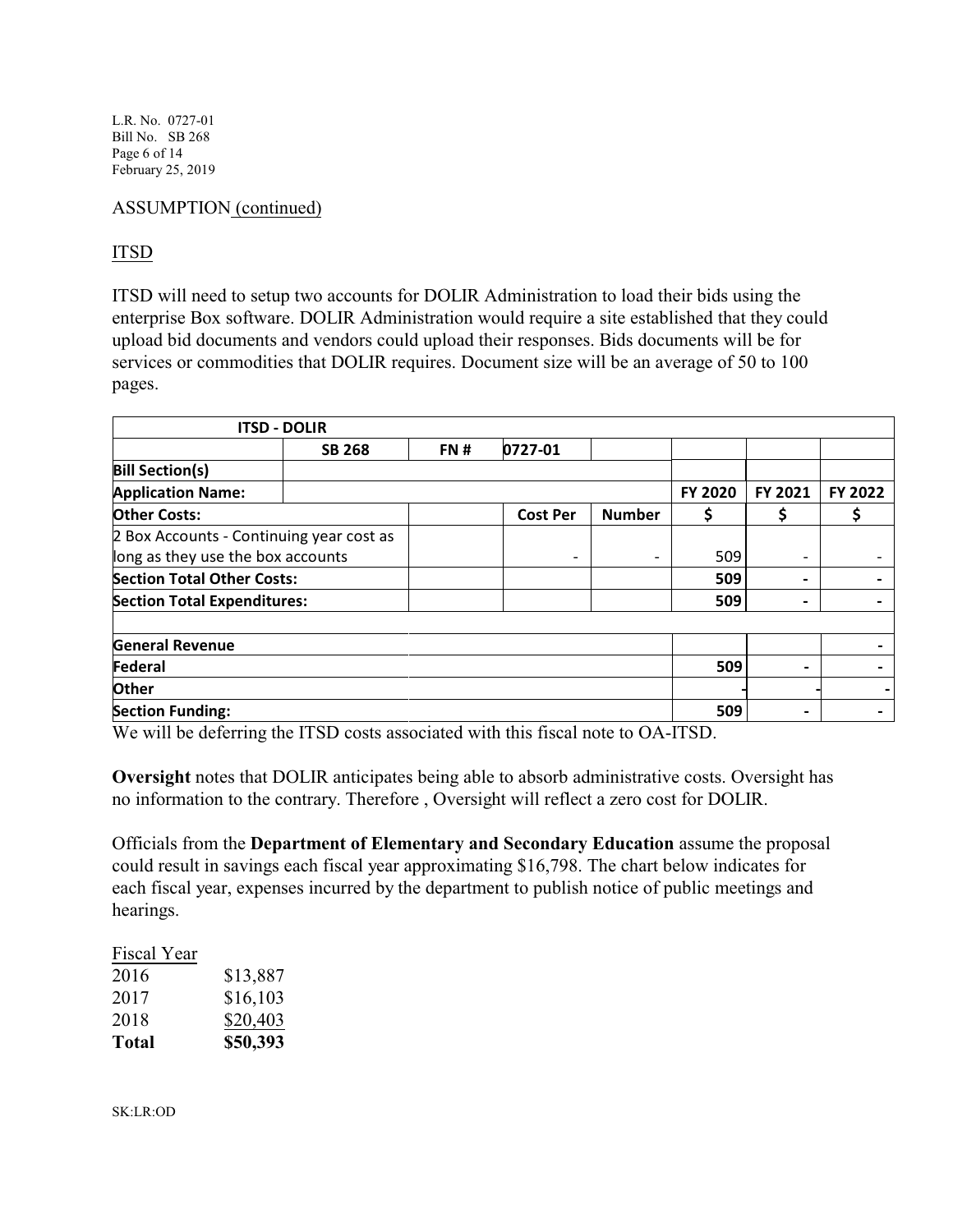L.R. No. 0727-01 Bill No. SB 268 Page 7 of 14 February 25, 2019

### ASSUMPTION (continued)

Officials from the **Missouri Department of Conservation (MDC)** assume the proposal will have an unknown fiscal impact but less than \$100,000 due to a reduction in advertising expenses for construction bids.

Officials from the **Department of Higher Education (DHE)** assume the proposal requires public body or organization to post legal notice on the front page of its website, if it has one. If it does not have a website, the notice shall be sent to the Secretary of State who shall publish the notice on the Legal Notices Website. This proposal could result in cost savings if MDHE is no longer required to print notices in newspapers related to purchasing, etc. The savings are unknown.

Officials from the **Department of Transportation (MoDOT)** assume the proposal will have a zero to unknown positive less than \$10,000 fiscal impact on their organization.

Officials from the **Department of Insurance, Financial Institutions and Professional Registration (DIFP)** assume the proposal will have no fiscal impact on their organization. However, should the cost be more than anticipated, the department would request an increase to our appropriations through the budget process.

Officials from the **Department of Natural Resources (DNR)** state a review of the Advertising object code (2466) showed that during FY18, the Department paid approximately \$30,000 for required public notices. Of these, the Hazardous Waste Program (HWP) and the Division of State Parks (DSP) were both slightly over \$10,000 each.

The majority, if not all, of the HWP notices would still be required by federal regulation, therefore minimal or no cost savings would be seen. DSP could see a savings on their public notice announcements because they may not carry that federal requirement; however they may continue to publish in local newspapers in order to reach constituents in the specific area around a park or site hosting an event. They estimate approximately a \$5,000 annual savings.

Missouri Geological Survey's Land Reclamation Program had \$3,000 for ads that OA FMDC posted announcing bids. It is unknown if OA FMDC will continue to use newspapers as a way to publicize bid opportunities. No cost savings is included for MGS in the fiscal note.

Officials from the **Joint Committee on Administrative Rules (JCAR)** state this legislation is not anticipated to cause a fiscal impact beyond its current appropriation.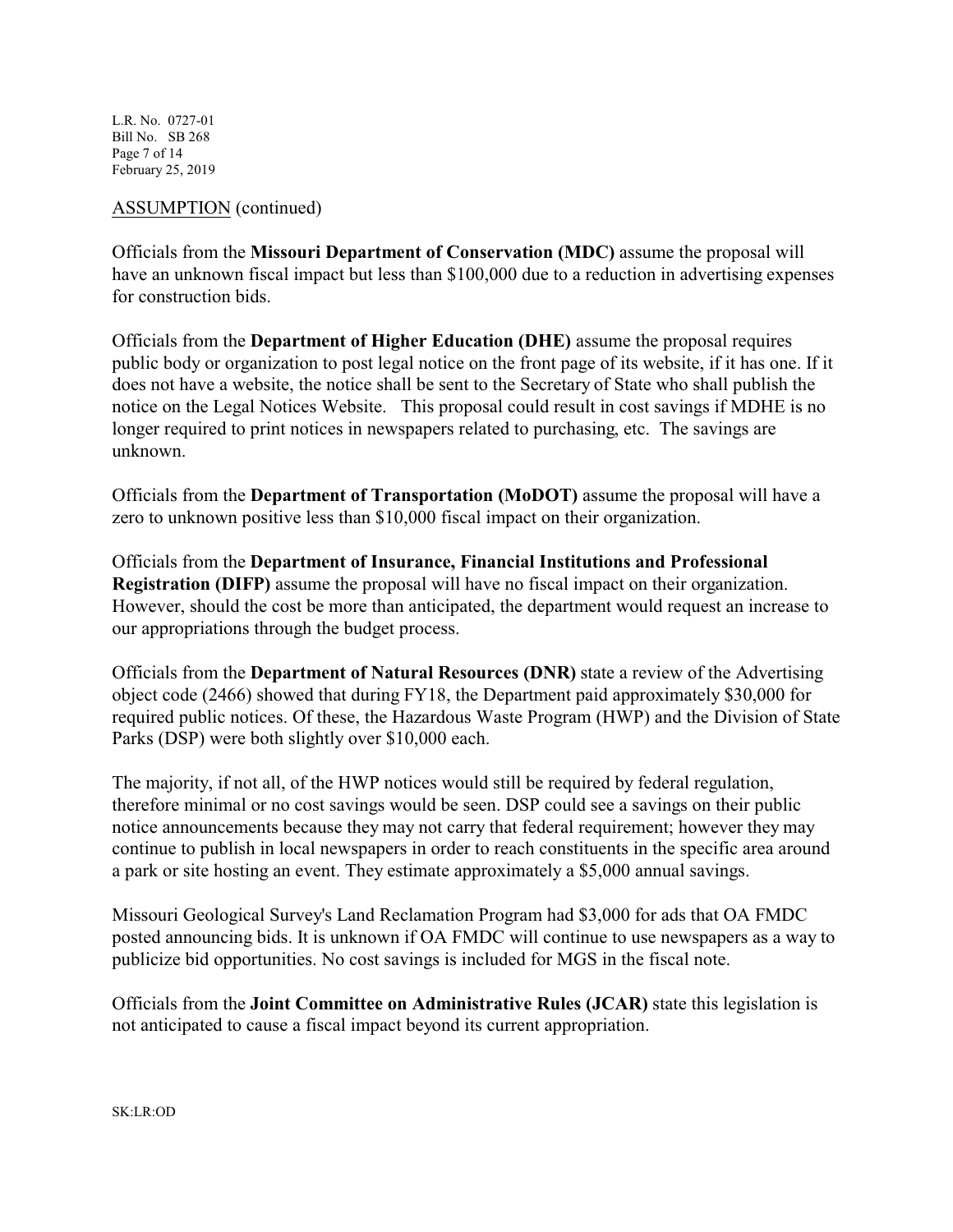L.R. No. 0727-01 Bill No. SB 268 Page 8 of 14 February 25, 2019

### ASSUMPTION (continued)

**Oversight** assumes JCAR will be able to administer any rules resulting from this proposal with existing resources.

Officials from the **Attorney General's Office (AGO)** assume the proposal would have no fiscal impact on the AGO because the AGO has not had to post the notifications specified in section 347.145 in recent history. However, should the AGO ever need to post a notification specified in section 347.145, the provisions of this bill would make it less expensive to do so.

Officials from the **Department of Public Safety-Gaming Commission**, **Department of Agriculture**, **Office of the Governor**, **Department of Public Safety-Office of the Director**, **Department of Public Safety-Missouri State Highway Patrol**, **Department of Public Safety-Missouri National Guard**, **State Auditor's Office**, **Department of Economic Development**, **Missouri Consolidated Health Care Plan**, **Department of Public Safety-Division of Alcohol and Tobacco Control**, **Department of Social Services**, **Missouri State Employees' Retirement System**, **Department of Revenue**, **Office of Administration-Administrative Hearing Commission**, **Department of Corrections**, **Department of Health and Senior Services**, **Missouri Senate**, **Department of Public Safety-Capitol Police**, **Missouri Ethics Commission**, **Missouri Tax Commission**, **Department of Public Safety-Fire Safety**, **Department of Public Safety- State Emergency Management Agency**, **Office of the State Public Defender**, **Legislative Research**, **Missouri Lottery Commission**, assume the proposal will have no fiscal impact on their respective organizations.

Officials from the **Department of Mental Health** and **Department of Labor and Industrial Relations** (ITSD costs only) both defer to the Office of Administration to estimate the fiscal impact of the proposed legislation on their respective organization.

Officials from the **City of Osage Beach** assume the proposal with a change of notification from a newspaper to on-line would save the City an estimated \$1,600 per year.

Officials from the **City of Harrisonville** assume the proposal will be both a time and money saving opportunity to eliminate this requirement.

Officials from the **City of Parkville** estimates the fiscal impact of the proposal for fiscal years 2020, 2021 and 2022 to be as follows:

The City spent \$1,010.78 on legal notices during 2018. The bill would create this level of savings for the city in each of the three years.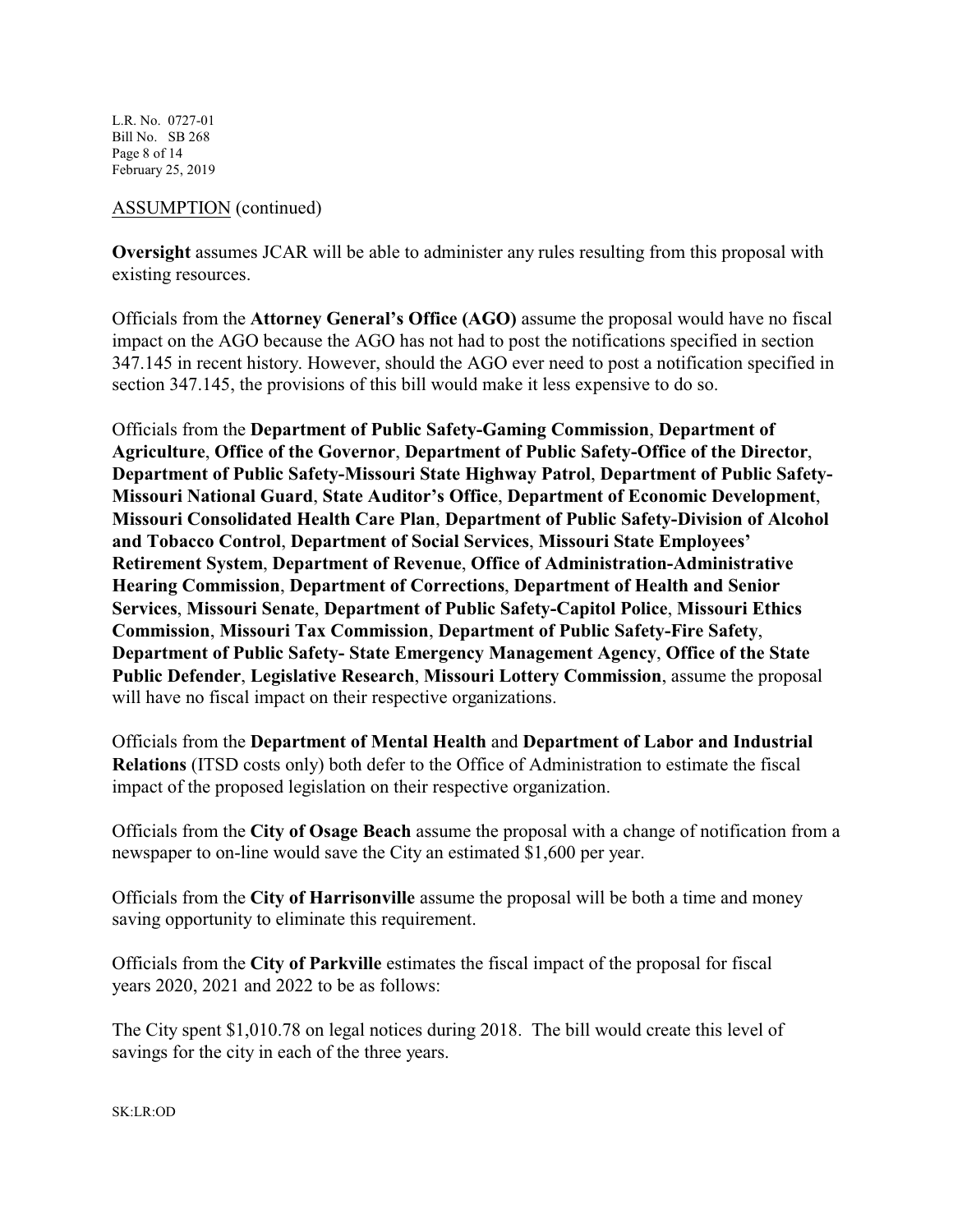L.R. No. 0727-01 Bill No. SB 268 Page 9 of 14 February 25, 2019

### ASSUMPTION (continued)

The cost savings would be minimal. Staff time would still be required to post the notice on the city's web site, as opposed to sending it to the newspaper. The only additional time would be the cost of paying the newspaper invoice which is estimated at approximately eight hours annually, or \$200.

Officials from the **City of Kansas City** assume the proposal could have a small positive fiscal impact, because it is cheaper to publish notice on its website than in the newspaper.

Officials from the **City of Cape Girardeau** assume the proposal will have expected savings per fiscal year that could be \$5,000 - \$10,000. The annual cost is dependent on the need to publish such notices.

Officials from the **Lincoln County Government** assume the proposal may lead to as much as \$34,000 annual savings to the County based upon FY 2018 expenditures for publication of public notices. there would be zero to minimal additional costs are expected as the County currently posts the public notices on the website as well as print publication.

Officials from the **Greene County Clerk's Office** assume the proposal will have an estimated average savings of \$55,453.96 per year as seen in chart below:

| <b>Total (4 Years)</b> | \$221,815.85 |
|------------------------|--------------|
| Squibb Media           | \$7,135.66   |
| NewsLeader             | \$178,181.37 |
| Marshfield Mail        | \$1,680.34   |
| Marketplace            | \$7,358.48   |
| Daily Events           | \$27,460     |

Officials from the **Monroe County Assessor** and **St. Francois County Assessor** both assume the proposal will have no fiscal impact on their organization.

Officials from the **State Technical College of Missouri** assume the proposal could have a positive fiscal impact on their organization.

Officials from the **University of Central Missouri** and **Missouri State University** assume the proposal will have no fiscal impact on their organization.

Officials from the **Hannibal School District** assume the proposal will save money and utilize technology.

SK:LR:OD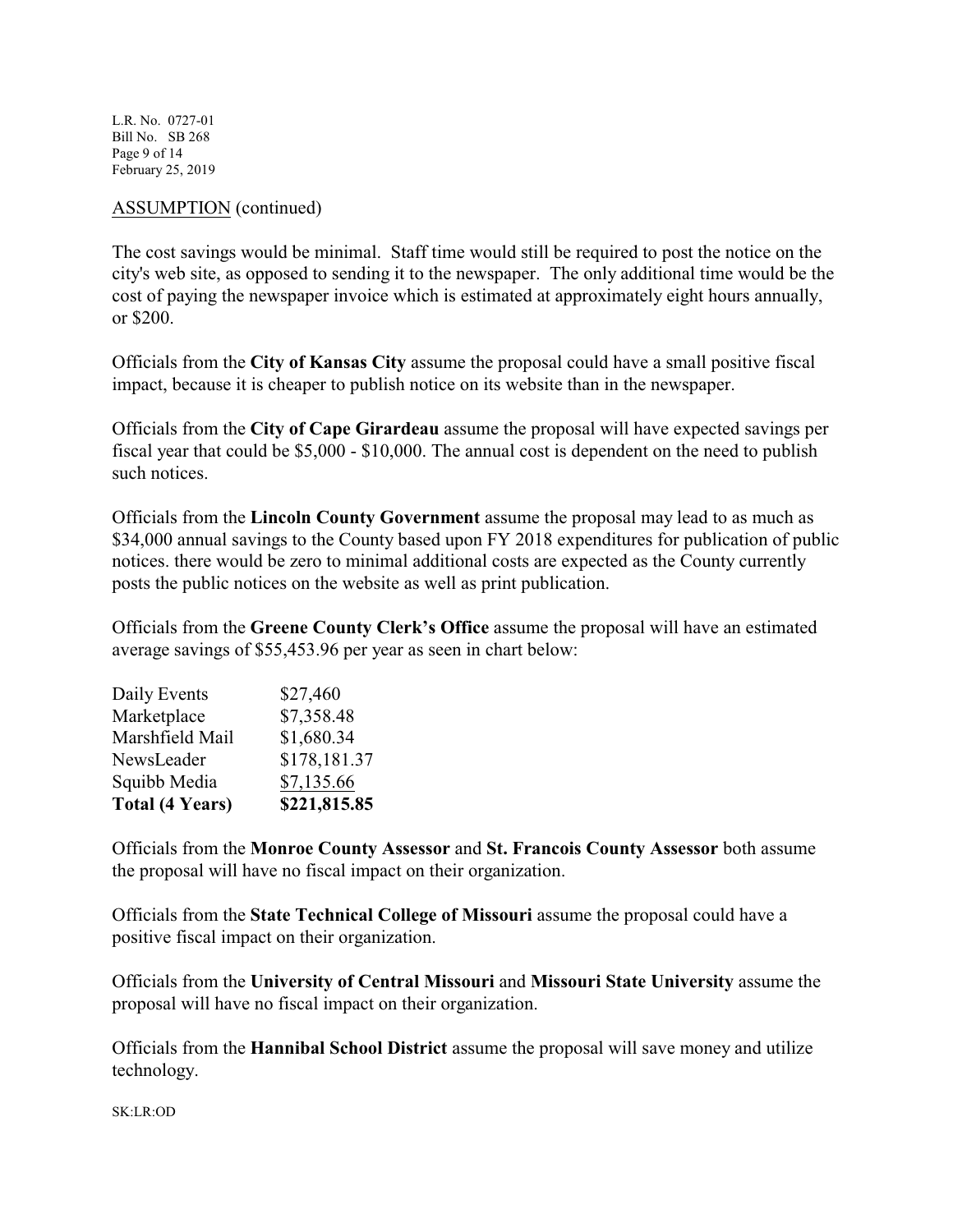L.R. No. 0727-01 Bill No. SB 268 Page 10 of 14 February 25, 2019

### ASSUMPTION (continued)

Officials from the **Francis Howell School District** assume repealing the requirement to publish notices in the newspaper would save FHSD about \$5,000 per year.

**Oversight** notes that the proposal allows for a reduction in advertising expenses to the state and political subdivisions. State agencies that submitted actual cost savings are as follows:

| <b>OA-FMDC</b> | \$59,765  |
|----------------|-----------|
| ОA             | \$7,504   |
| <b>DNR</b>     | \$5,000   |
| MoDOT          | \$10,000  |
| <b>DESE</b>    | \$16,798  |
| <b>STO</b>     | \$200,000 |
|                |           |

### **Total \$299,067**

Political subdivisions that submitted actual cost savings are as follows:

| <b>Total</b>                     | \$107,065 |
|----------------------------------|-----------|
| Francis Howell School            | \$5,000   |
| Greene County Clerk              | \$55,454  |
| <b>Lincoln County Government</b> | \$34,000  |
| City of Cape Girardeau           | \$10,000  |
| City of Parkville                | \$1,011   |
| Cit of Osage Beach               | \$1,600   |

Due to the number of responses received and to simplify the fiscal note, Oversight will reflect all state agency savings to general revenue Unknown or exceeding \$399,067, reflect Unknown savings to other various state fund and to reflect savings to local political subdivisions exceeding \$107,065.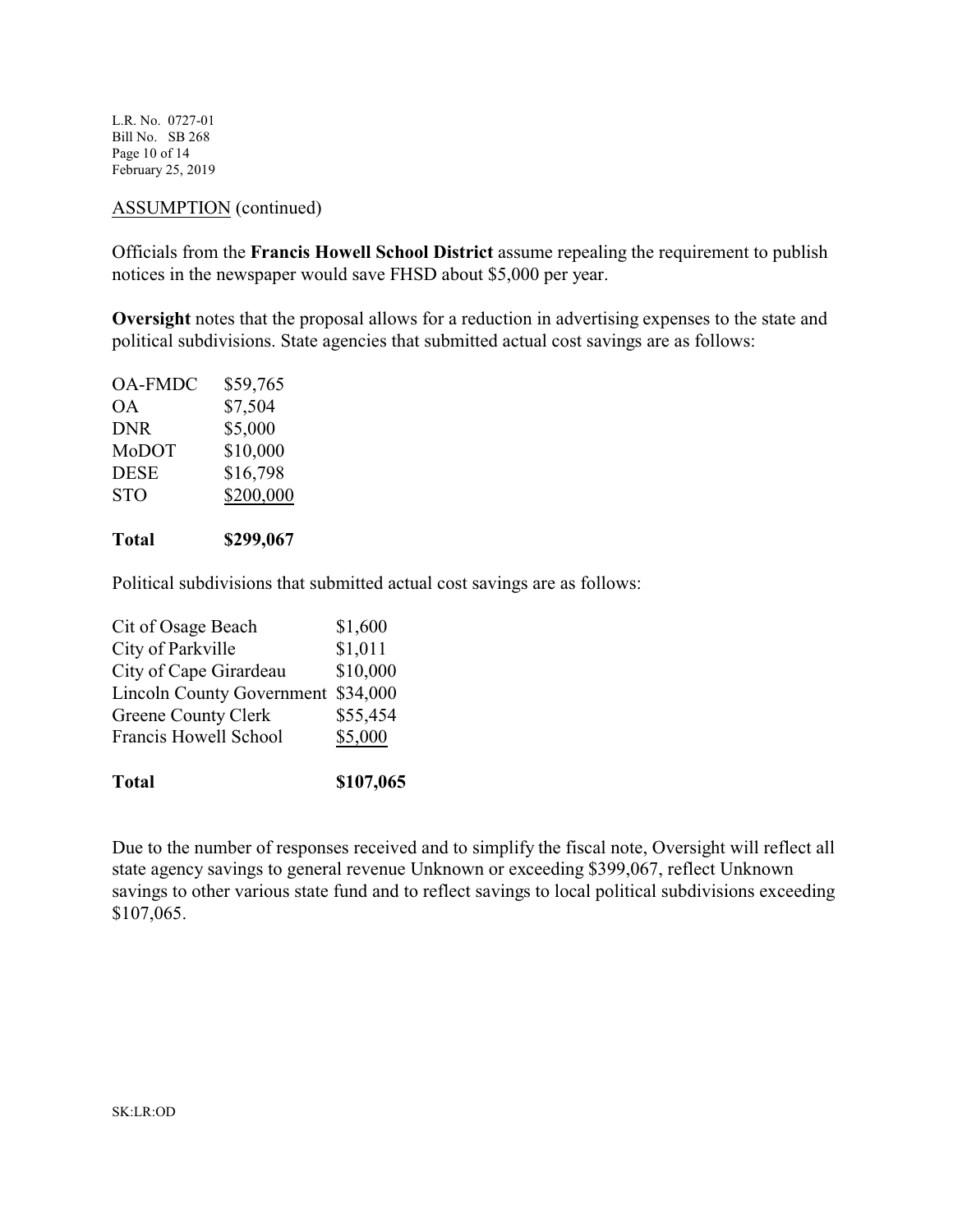L.R. No. 0727-01 Bill No. SB 268 Page 11 of 14 February 25, 2019

| FISCAL IMPACT - State Government                                          | FY 2020<br>$(10 \text{ Mo.})$                                          | FY 2021                                                                        | FY 2022                                                                |
|---------------------------------------------------------------------------|------------------------------------------------------------------------|--------------------------------------------------------------------------------|------------------------------------------------------------------------|
| <b>GENERAL REVENUE</b>                                                    |                                                                        |                                                                                |                                                                        |
| Savings - various state agencies<br>Reduction in advertising expenses     | Could exceed<br>\$299,067                                              | Could exceed<br>\$299,067                                                      | Could exceed<br>\$2399,067-                                            |
| Revenue - SOS<br>Fees for publishing public notices p. 3                  | Unknown or<br>$$304,170$ -<br>\$912,500                                | Unknown or<br>$$365,000 -$<br>\$1,095,000                                      | Unknown or<br>$$365,000 -$<br>\$1,095,000                              |
| Cost - SOS                                                                |                                                                        |                                                                                |                                                                        |
| <b>Salaries</b><br><b>Fringe Benefits</b><br><b>Equipment and Expense</b> | $(\$47,500)$<br>$(\$35,493)$<br>(Unknown)                              | $(\$57,570)$<br>$(\$42,766)$<br>(Unknown)                                      | $(\$58,146)$<br>$(\$42,941)$<br>(Unknown)                              |
| <b>Total Cost - SOS</b><br>FTE Change - SOS                               | Could exceed<br>(\$82,993)<br>2 FTE                                    | Could exceed<br>(\$100,336)<br>2 FTE                                           | Could exceed<br>(\$101,087)<br>2 FTE                                   |
| <b>ESTIMATED NET EFFECT ON</b><br><b>GENERAL REVENUE FUND</b>             | Unknown or<br><b>Could exceed</b><br>\$520,244 -<br><u>\$1,128,574</u> | <b>Unknown</b> or<br><b>Could exceed</b><br>$$563,731 -$<br><u>\$1,293,731</u> | <b>Unknown</b> or<br><b>Could exceed</b><br>\$562,980 -<br>\$1,292,980 |
| Estimated Net FTE Change on General<br>Revenue Fund                       | 2 FTE                                                                  | 2 FTE                                                                          | 2 FTE                                                                  |
| <b>OTHER VARIOUS STATE FUNDS</b>                                          |                                                                        |                                                                                |                                                                        |
| Savings - State Agencies<br>Reduction in advertising expenses             | Unknown                                                                | Unknown                                                                        | Unknown                                                                |
| <b>NET EFFECT ON OTHER VARIOUS</b><br><b>STATE FUNDS</b>                  | Unknown                                                                | Unknown                                                                        | <b>Unknown</b>                                                         |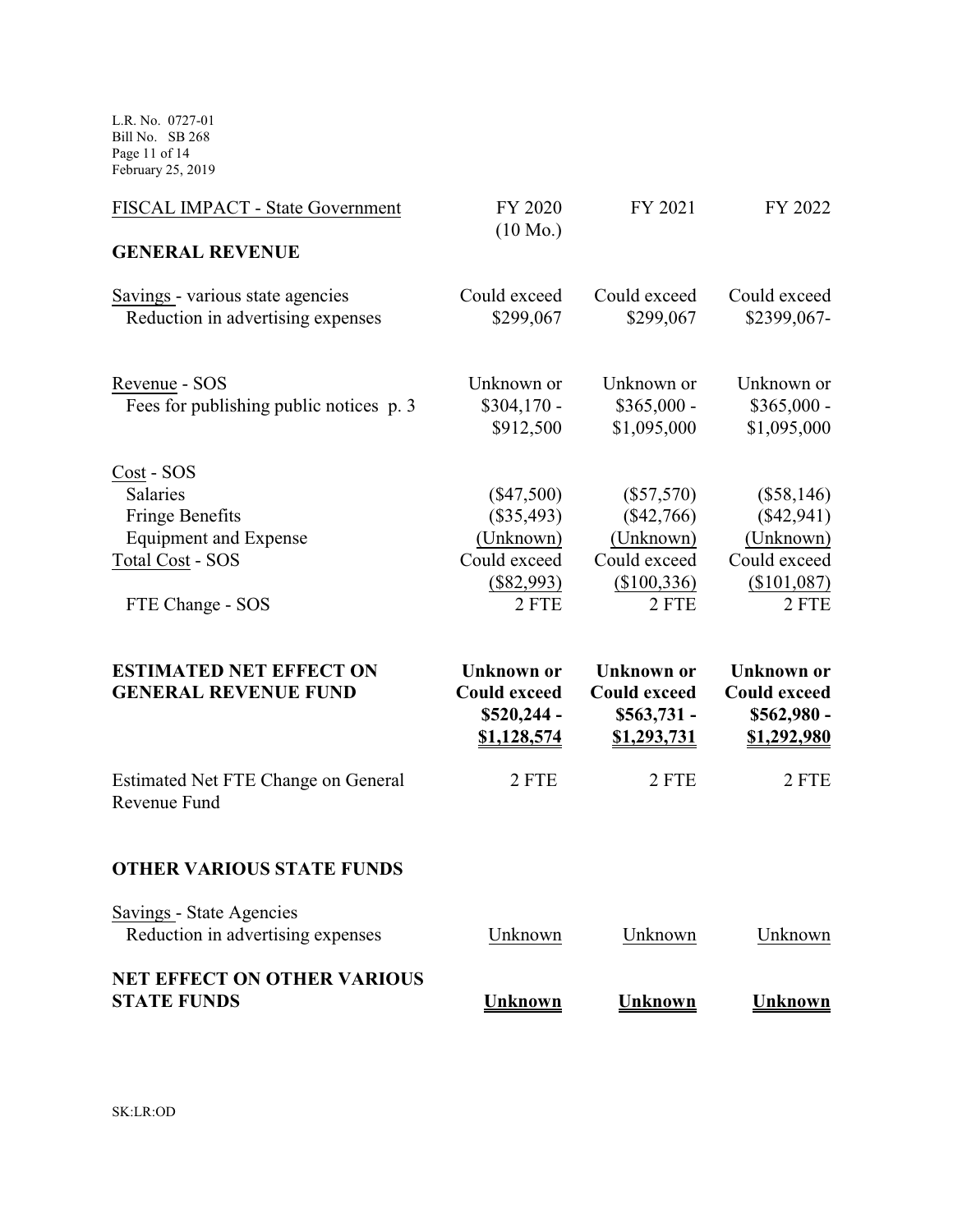L.R. No. 0727-01 Bill No. SB 268 Page 12 of 14 February 25, 2019

| <b>NET EFFECT ON POLITICAL</b><br><b>SUBDIVISIONS</b>          | <b>Could exceed</b><br>\$107,065 | <b>Could exceed</b><br>\$107,065 | <b>Could exceed</b><br>\$107,065 |
|----------------------------------------------------------------|----------------------------------|----------------------------------|----------------------------------|
| Savings - Reduction in advertising<br>expenses                 | Could exceed<br>\$107,065        | Could exceed<br>\$107,065        | Could exceed<br>\$107,065        |
| <b>LOCAL POLITICAL SUBDIVISIONS</b>                            | $(10 \text{ Mo.})$               |                                  |                                  |
| FISCAL IMPACT - Local Government                               | FY 2020                          | FY 2021                          | FY 2022                          |
| <b>ESTIMATED NET EFFECT ON</b><br><b>TECHNOLOGY TRUST FUND</b> | <u>(\$82,289)</u>                | <u>\$0</u>                       | <u>\$0</u>                       |
| Cost - SOS - ITSD<br>Website Development p. 3                  | $(\$82,289)$                     | \$0                              | \$0                              |
| <b>TECHNOLOGY TRUST FUND (0266)</b>                            |                                  |                                  |                                  |
| FISCAL IMPACT - State Government<br>(continued)                | FY 2020<br>$(10 \text{ Mo.})$    | FY 2021                          | FY 2022                          |

### FISCAL IMPACT - Small Business

Potential impact to small businesses who publish notices could be expected as a result of this proposal.

### FISCAL DESCRIPTION

Under current law, many legal notices are required to be published by a public body or an organization regulated by the state in a newspaper of general circulation within a particular area. This act repeals those requirements and instead requires the public body or organization to post the legal notice on the front page of its website, if it has one. If the public body or organization does not have a website, the notice shall be sent to the Secretary of State who shall publish the notice on the Legal Notices Website, required to be established and maintained by the Secretary pursuant to this act.

This legislation is not federally mandated, would not duplicate any other program and would not require additional capital improvements or rental space.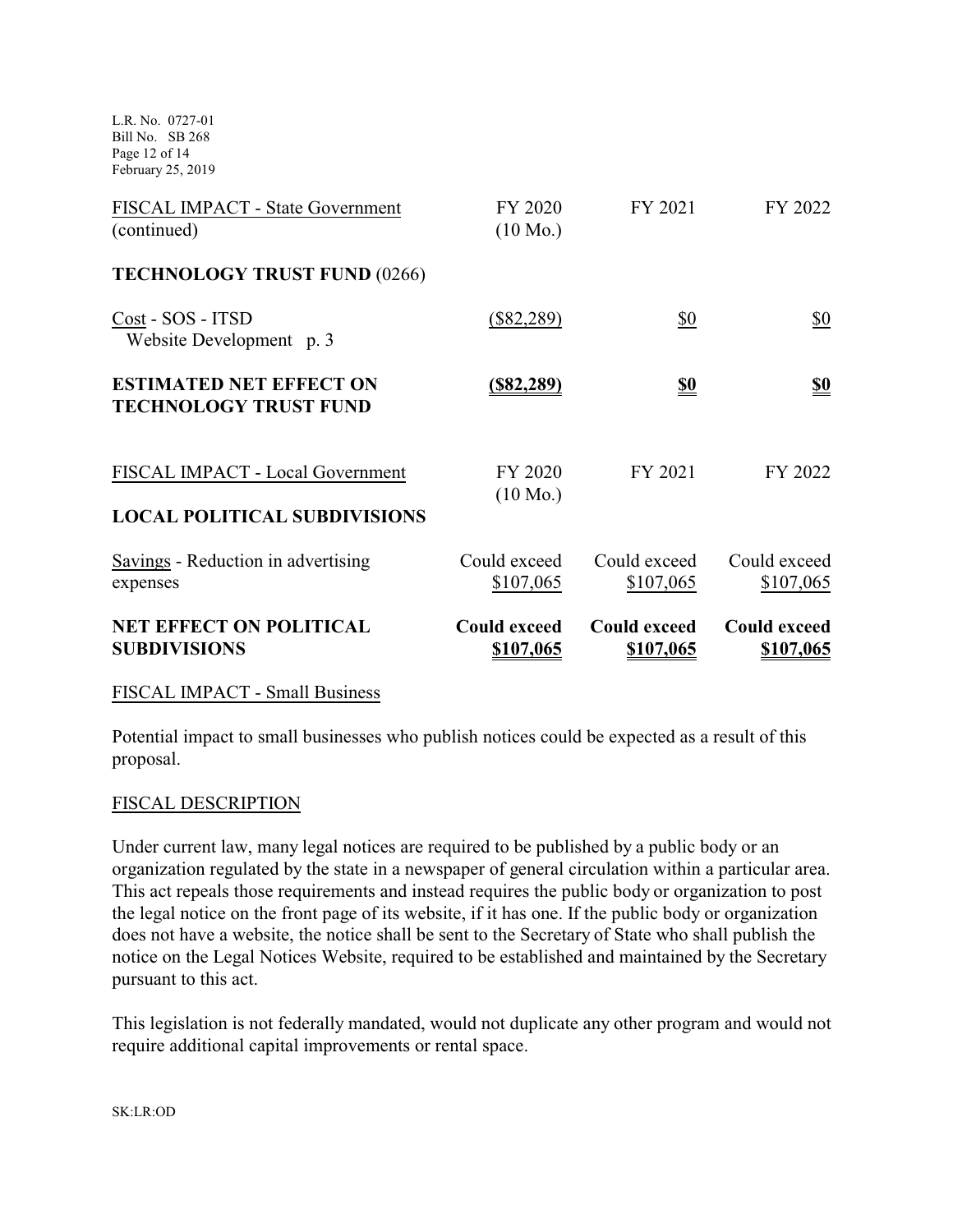L.R. No. 0727-01 Bill No. SB 268 Page 13 of 14 February 25, 2019

#### SOURCES OF INFORMATION

Office of the Secretary of State Missouri Department of Conservation Department of Elementary and Secondary Education Department of Labor and Industrial Relations Department of Higher Education Department of Transportation Office of the State Treasurer Office of Administration-Purchasing Department of Insurance, Financial Institutions and Professional Registration Office of Administration-Budget and Planning Department of Natural Resources Joint Committee on Administrative Rules Attorney General's Office Department of Public Safety-Gaming Commission Department of Agriculture Office of the Governor Department of Public Safety-Office of the Director Department of Public Safety-Missouri State Highway Patrol Department of Public Safety-Missouri National Guard State Auditor's Office Department of Economic Development Missouri Consolidated Health Care Plan Department of Public Safety-Division of Alcohol and Tobacco Control Department of Social Services Missouri State Employees' Retirement System Department of Revenue Office of Administration-Administrative Hearing Commission Department of Corrections Department of Health and Senior Services Missouri Senate Department of Public Safety-Capitol Police Missouri Ethics Commission Missouri Tax Commission Department of Public Safety-Fire Safety Department of Public Safety-State Emergency Management Agency Office of the State Public Defender Legislative Research Missouri Lottery Commission

SK:LR:OD